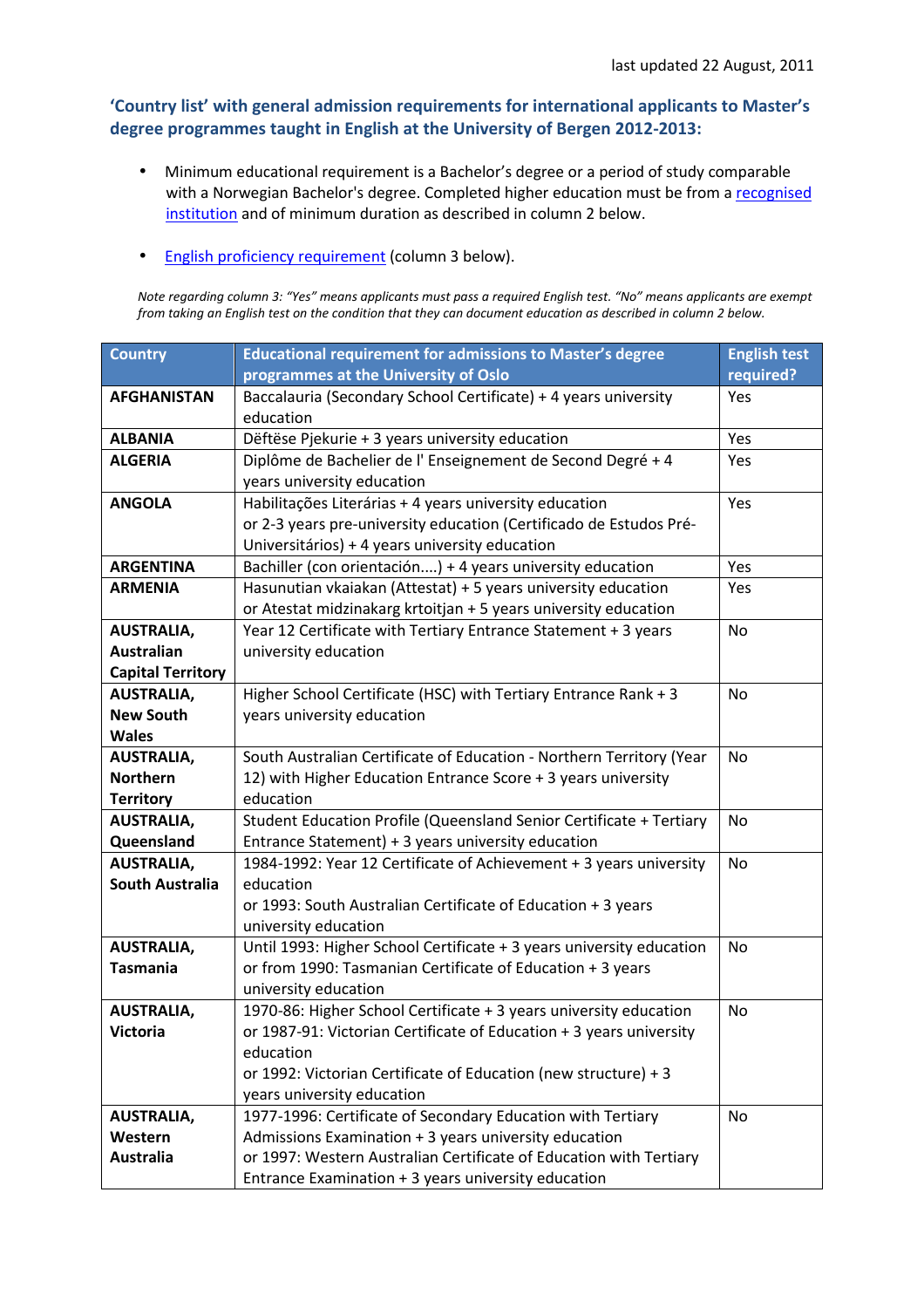| <b>AUSTRIA</b>      | Reifeprüfung + 3 years university education                                        | Yes       |
|---------------------|------------------------------------------------------------------------------------|-----------|
| <b>AZERBAIJAN</b>   | Orta Tahsil Haqqinda Attestat + 4 years university education                       | Yes       |
|                     | or Diplom + 4 years university education                                           |           |
|                     | or Svidetelstvo o Srednem Obrazovanii + 4 years university                         |           |
|                     | education                                                                          |           |
| <b>BAHAMAS</b>      | 3 University of London GCE A-levels + 3 years university education                 | <b>No</b> |
| <b>BAHRAIN</b>      | Tawjahiya (Secondary School Leaving Certificate) + 4 years                         | Yes       |
|                     | university education                                                               |           |
| <b>BANGLADESH</b>   | Higher Secondary Certificate + 4 years university education                        | Yes       |
| <b>BARBADOS</b>     | University of Cambridge Local Examinations Syndicate, UCLES, with                  | No        |
|                     | 3 GCE A-levels + 3 years university education                                      |           |
| <b>BELARUS</b>      | Attestat ab agulnaj sjarednjaj adukatsyi (Attestat ob obsjtsjem                    | Yes       |
|                     | srednem obrazovanii)+ 4 years university education                                 |           |
| <b>BELGIUM,</b>     | Getuigschrift van Hoger Secundair Onderwijs + 3 years university                   | Yes       |
| Flemish-            | education                                                                          |           |
| speaking            | or Diploma van Secundair Onderwijs + 3 years university education                  |           |
| <b>BELGIUM,</b>     | Certificat d'Enseignement Secondaire Supérieur + 3 years                           | Yes       |
| French-speaking     | university education                                                               |           |
| <b>BENIN</b>        | Diplôme de Bachelier de l'Enseignement Moyen Général (1984-                        | Yes       |
|                     | 1991) + 3 years university education                                               |           |
|                     | or Diplôme de Bachellier de l'Enseignement de Second Degré                         |           |
|                     | $(1991-) + 3$ years university education                                           |           |
|                     | or Baccalauréat de l'Enseignement Secondaire + 3 years university                  |           |
|                     | education                                                                          |           |
| <b>BHUTAN</b>       | Indian School Certificate + 4 years university education with                      | Yes       |
|                     | Second Division or better (50 % or better)                                         |           |
| <b>BOLIVIA</b>      | Bachiller en Humanidades + 4 years university education                            | Yes       |
| <b>BOSNIA AND</b>   | Svjedocanstvo/Svjedozba/O Zavrsnom Ispitu + 3 years university                     | Yes       |
| <b>HERZEGOVINA</b>  | education                                                                          |           |
|                     | or Svjedocanstvo/Svjedozba/O Zavrsnom Obrazovanju + 3 years                        |           |
|                     | university education                                                               |           |
| <b>BOTSWANA</b>     | Cambridge Higher Overseas School Certificate with 3 GCE A-levels                   | No        |
|                     | + 3 years university education                                                     |           |
|                     | or Cambridge Overseas School Certificate + 4 years university                      |           |
|                     | education                                                                          |           |
|                     | or Botswana General Certificate of Secondary Education (BGCSE) +                   |           |
|                     | 4 years university education                                                       |           |
| <b>BRAZIL</b>       | Before 1996: Certificado de Conclusão de 2 Grau + 4 years<br>university education. | Yes       |
|                     | From 1996: Certificado de Ensino Médio + 4 years university                        |           |
|                     | education                                                                          |           |
| <b>BRUNEI</b>       | Brunei/Cambridge GCE A-level with 3 A-levels + 3 years university                  | Yes       |
|                     | education                                                                          |           |
|                     | or Brunei Matriculation Examination Certificate + 3 years university               |           |
|                     | education                                                                          |           |
| <b>BULGARIA</b>     | Diploma za Zavarsheno Sredno Obrazovanie/DZSO + 3 years                            | Yes       |
|                     | university education                                                               |           |
|                     | or Diploma za Sredno Obrazovanie + 3 years university education                    |           |
|                     | or before 1974: Zrelostno Svidetelstvo + 3 years university                        |           |
|                     | education                                                                          |           |
|                     | or from 1994: Svidetelstvo za zrelost + 3 years university education               |           |
| <b>BURKINA FASO</b> | Diplôme de Bachelier de l'Enseignement de Second Degré + 4 years                   | Yes       |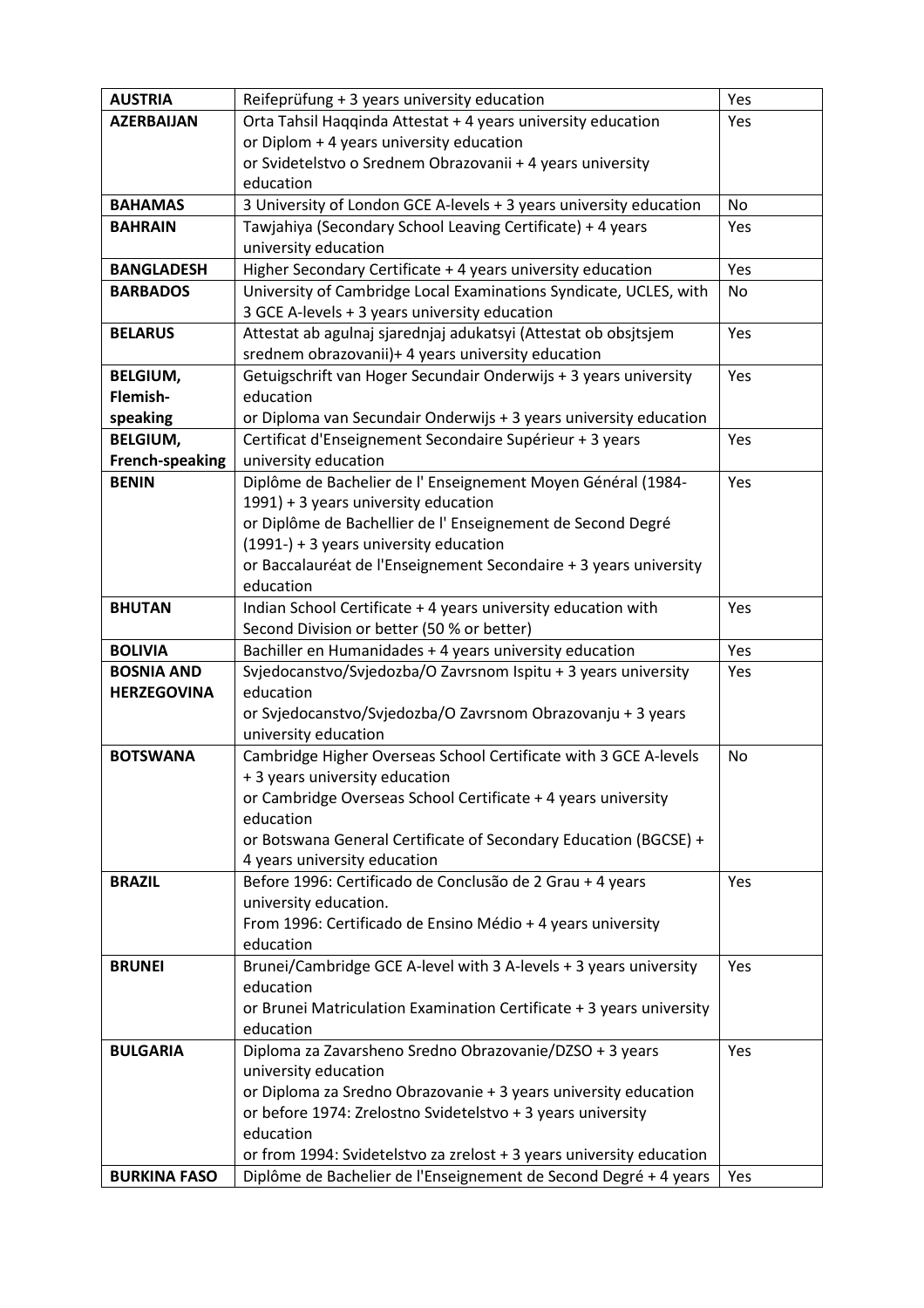|                    | university education                                                                                                      |                     |
|--------------------|---------------------------------------------------------------------------------------------------------------------------|---------------------|
| <b>BURMA</b>       | High School, Academic Stream + 6 years university education                                                               | Yes                 |
| (MYANMAR)          |                                                                                                                           |                     |
| <b>BURUNDI</b>     | Diplôme d'Etat (1999-) + 3 years university education                                                                     | Yes                 |
|                    | or Diplôme des Humanités Complétes + 3 years university                                                                   |                     |
|                    | education                                                                                                                 |                     |
| <b>CAMBODIA</b>    | Attestation de Fin d'Etudes Secondaires de l'Enseignement Général                                                         | Yes                 |
|                    | + 5 years university education                                                                                            |                     |
| CAMEROON,          | Baccalauréat de l'Enseignement Secondaire + 3 years university                                                            | Yes, but            |
|                    | education                                                                                                                 | applicants          |
|                    |                                                                                                                           | with a              |
|                    | Diplôme de Bachelier de l'Enseignement du Second Degré + 3 years                                                          | <b>Bachelor</b>     |
|                    | university education                                                                                                      | degree<br>taught in |
|                    |                                                                                                                           | English are         |
|                    |                                                                                                                           | exempt.             |
|                    | Cameroon GCE Ordinary Level Examinations (with pass with grade                                                            | Yes, but            |
|                    | A, B or C in at least 4 subjects) + Cameroon GCE                                                                          | applicants          |
|                    | Advanced Level Examinations (with pass with grade A, B or C in at                                                         | with an A-          |
|                    | least 3 subjects) + 3 years university education                                                                          | level exam          |
|                    |                                                                                                                           | in English          |
|                    |                                                                                                                           | (subject) or        |
|                    |                                                                                                                           | a Bachelor          |
|                    |                                                                                                                           | degree              |
|                    |                                                                                                                           | taught in           |
|                    |                                                                                                                           | English, are        |
|                    |                                                                                                                           | exempt              |
| CANADA,            | General High School Diploma + 3 years university education                                                                | No                  |
| Alberta<br>CANADA, | or Advanced High School Diploma + 3 years university education<br>Secondary School Diploma + 3 years university education | No                  |
| <b>British</b>     | or Senior Secondary Graduation Diploma (Dogwood Diploma) + 3                                                              |                     |
| Columbia           | years university education                                                                                                |                     |
| CANADA,            | High School Graduation Diploma + 3 years university education                                                             | No                  |
| <b>Manitoba</b>    |                                                                                                                           |                     |
| <b>CANADA, New</b> | High School Graduation Diploma + 3 years university education                                                             | <b>No</b>           |
| <b>Brunswick</b>   | or Diplôme de Fin d'Etudes Secondaires + 3 years university                                                               |                     |
|                    | education                                                                                                                 |                     |
| CANADA,            | High School Graduation Diploma + 3 years university education                                                             | <b>No</b>           |
| Newfoundland       |                                                                                                                           |                     |
| CANADA,            | High School Graduation Diploma + 3 years university education                                                             | No                  |
| <b>Northwest</b>   |                                                                                                                           |                     |
| <b>Territories</b> |                                                                                                                           |                     |
| CANADA,            | Ontario Secondary School Graduation Diploma + 3 years university                                                          | No                  |
| <b>Ontario</b>     | education                                                                                                                 |                     |
|                    | or Secondary School Graduation Diploma (SSGD) + 3 years                                                                   |                     |
|                    | university education                                                                                                      |                     |
|                    | or Secondary School Honours Graduation Diploma (SSHGD) + 3                                                                |                     |
|                    | years university education                                                                                                |                     |
| CANADA,            | Diplôme d'Etudes Collegiales (DEC) + 3 years university education                                                         | No                  |
| Quebec<br>CANADA,  | Secondary School Diploma + 3 years university education                                                                   | No                  |
| Saskatchewan       |                                                                                                                           |                     |
|                    |                                                                                                                           |                     |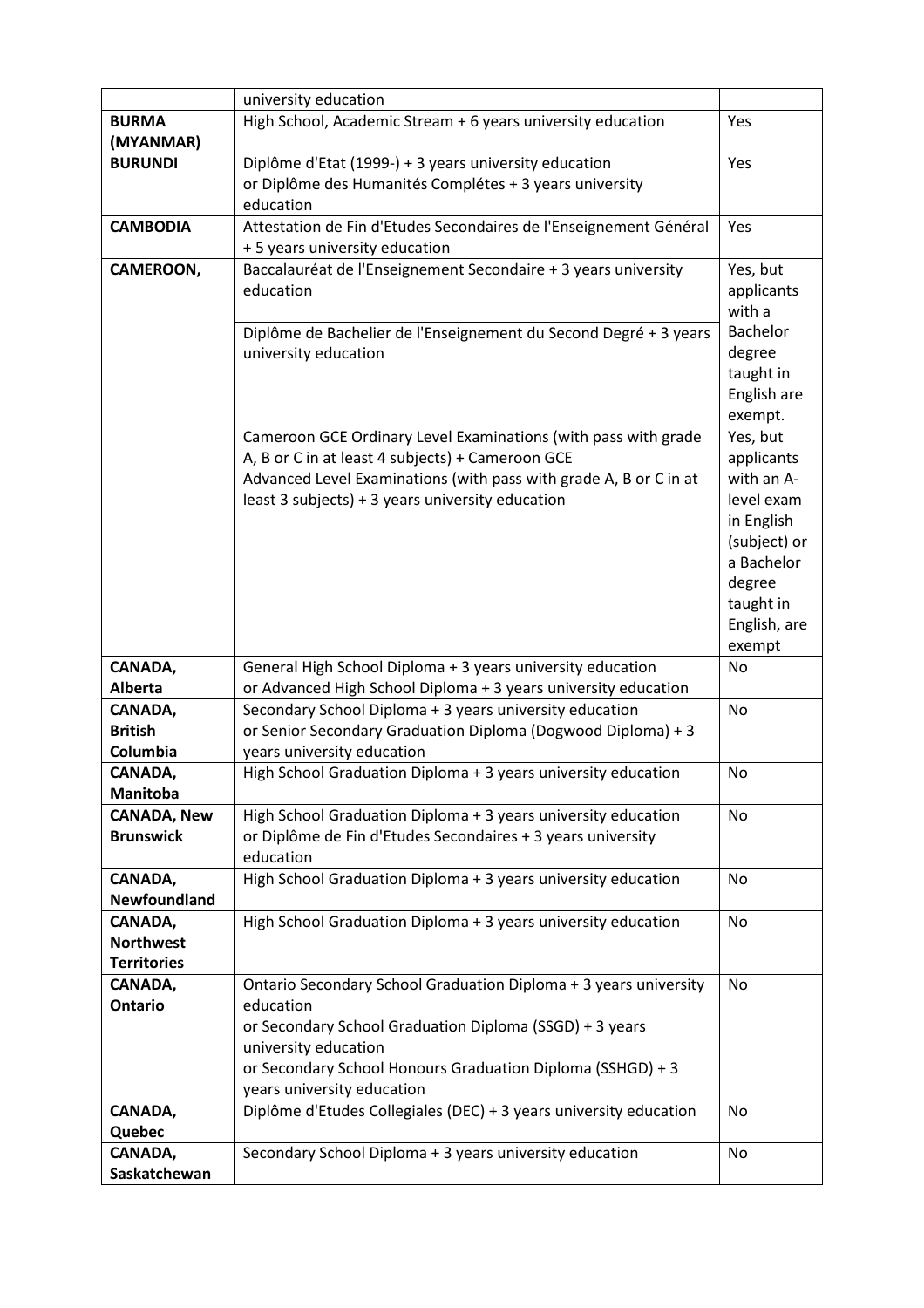| <b>CANADA, Yukon</b>     | Secondary School Diploma + 3 years university education               | <b>No</b> |
|--------------------------|-----------------------------------------------------------------------|-----------|
| <b>CAPE VERDE</b>        | Before 1987: Curso Complementar dos Liceus / Curso                    | Yes       |
|                          | Complementar do Ensino Técnico + 3 years university education         |           |
|                          | After 1987: Curso Complementar do Ensino Secundário + 3 years         |           |
|                          | university education                                                  |           |
| <b>CENTRAL</b>           | Baccalauréat or Baccalauréat de l'Enseignement du Second Degré +      | Yes       |
| <b>AFRICAN</b>           | 3 years university education                                          |           |
| <b>REPUBLIC</b>          |                                                                       |           |
| <b>CHAD</b>              | Baccalauréat or Diplôme de Bachelier de l'Enseignement de Second      | Yes       |
|                          | Degré + 3 years university education                                  |           |
| <b>CHILE</b>             | Licencia de Educación Media + 4 years university education            | Yes       |
| <b>CHINA (UNTIL</b>      | School leaving certificate + 5 years university education             | Yes       |
| 1966)                    |                                                                       |           |
| <b>CHINA (1966 -</b>     | Cultural revolution - no diplomas issued                              | Yes       |
| 1977)                    |                                                                       |           |
| <b>CHINA (AFTER</b>      | School Leaving Certificate + National admissions test to universities | Yes       |
| 1977)                    | (Gao Kao) + 4 years university education                              |           |
| <b>COLOMBIA</b>          | Bachillerato/Diploma de Bachiller + 4 years university education      | Yes       |
| CONGO,                   | Baccalauréat de l'Enseignement de Second Degré, Enseignement          | Yes       |
| <b>REPUBLIC OF</b>       | Général + 3 years university education                                |           |
| THE (FORMERLY            |                                                                       |           |
| <b>CONGO-</b>            |                                                                       |           |
| <b>BRAZZAVILLE)</b>      |                                                                       |           |
| <b>CONGO, THE</b>        | Diplôme d'Etat d'Etudes Secondaires de Cycle Long + 4 years           | Yes       |
| <b>DEMOCRATIC</b>        | university education                                                  |           |
| <b>REPUBLIC OF</b>       |                                                                       |           |
| <b>THE (formerly</b>     |                                                                       |           |
| ZAIRE)                   |                                                                       |           |
| <b>COSTA RICA</b>        | Diploma de Conclusion de Estudios de Educación Diversificado + 4      | Yes       |
|                          | years university education                                            |           |
| <b>CÔTE D'IVOIRE</b>     | Diplôme de Bachelier de l'Enseignement de Second Degré + 3 years      | Yes       |
|                          | university education                                                  |           |
| <b>CROATIA</b>           | Svjedodzba o Zavrsenom Srednjem Obrazovanju + 3 years                 | Yes       |
|                          | university education                                                  |           |
|                          | or Svjedodzba o Zavrsnom Ispitu + 3 years university education        |           |
|                          | or Svjedodzba o Zavrsnom Ispitu-Maturit                               |           |
|                          | or Maturalna Svjedozba + 3 years university education                 |           |
| <b>CUBA</b>              | Certificado de Fin de estudios Secundarios/Bachillerato + 4 years     | Yes       |
|                          | university education                                                  |           |
| <b>CYPRUS</b>            | Lykeio Apolytirion + 3 years university education                     | Yes       |
| (GREEK)<br><b>CYPRUS</b> |                                                                       |           |
| (TURKISH)                | Lise (Bitirme) Diplomasi + 4 years university education               | Yes       |
| <b>CZECH</b>             | Vysvedceni o maturitni zkousce - Gymnasium + 3 years university       | Yes       |
| <b>REPUBLIC</b>          | education                                                             |           |
|                          | or Vysvedceni o maturitni zkousce - Stredni Odborna Skola + 3         |           |
|                          | years university education                                            |           |
|                          | or Vysvedceni o maturitni zkousce - Sterdni prumuslova skola + 3      |           |
|                          | years university education                                            |           |
|                          | or Vysvedceni o maturitni zkousce - Obhodni akademie + 3 years        |           |
|                          | university education                                                  |           |
|                          | or Vysvedceni o maturitni zkousce konzervator + 3 years university    |           |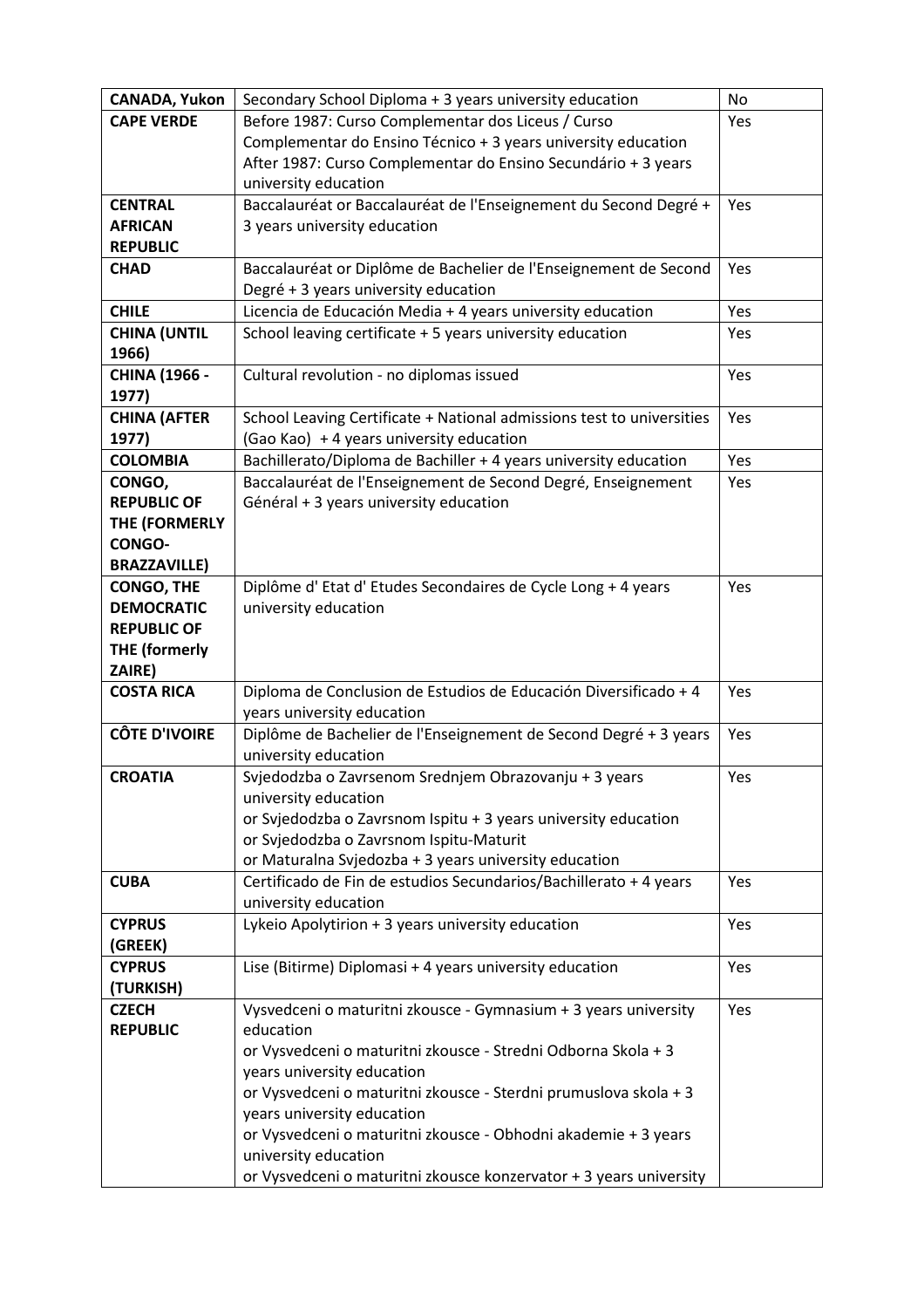|                     | education                                                                                                |                 |
|---------------------|----------------------------------------------------------------------------------------------------------|-----------------|
| <b>DJIBOUTI</b>     | L'Enseignement Secondaire + 4 years university education                                                 | Yes             |
| <b>DOMINICAN</b>    | Bachillerato + 4 years university education                                                              | Yes             |
| <b>REPUBLIC</b>     |                                                                                                          |                 |
| <b>ECUADOR</b>      | Bachillerato + 4 years university education                                                              | Yes             |
| <b>EGYPT</b>        | Thanaweya A'ama (General Secondary School Certificate) + 4 years                                         | Yes             |
|                     | university education                                                                                     |                 |
| <b>EL SALVADOR</b>  | Bachillerato + 4 years university education                                                              | Yes             |
| <b>ENGLAND AND</b>  | General Certificate of Education (with examination in 5 subjects                                         | No              |
| <b>WALES</b>        | where at least 2 are A-levels, alternatively 1 A-level + 2 AS                                            |                 |
|                     | (Advanced Supplementary level)) + 3 years university education                                           |                 |
| <b>ERITREA</b>      | Eritrean Secondary Education Certificate Examination (ESECE) + 4                                         | Yes             |
|                     | years higher education                                                                                   |                 |
| <b>ESTONIA</b>      | Gumnaasiumi (or Keskkooli) Loputunnistus + 3 years university<br>education                               | Yes             |
| <b>ETHIOPIA</b>     | 12 years (Ethiopian Higher Education Entrance Examination) + 4                                           | Yes, but        |
|                     | years university education                                                                               | applicants      |
|                     | or 12 years (Ethiopian School Leaving Certificate Examination                                            | with a          |
|                     | (ESLCE) before ca 2002 ) + 4 years university education                                                  | <b>Bachelor</b> |
|                     |                                                                                                          | degree          |
|                     |                                                                                                          | taught in       |
|                     |                                                                                                          | English are     |
|                     |                                                                                                          | exempt.         |
| <b>FIJI</b>         | Form VII Examination or Foundation Year from University of the                                           | No              |
|                     | South Pacific + 3 years university education                                                             |                 |
| <b>FRANCE</b>       | Diplôme de Baccalauréat Général (after 1995) in the following                                            | Yes             |
|                     | streams: Economique et Sociale, Littéraire, Scientifique + 3 years                                       |                 |
|                     | university education                                                                                     |                 |
|                     | or Diplôme de Baccalauréat de l'Enseignement du Second Degré                                             |                 |
|                     | $(1986-94) + 3$ years university education                                                               |                 |
|                     | or Diplôme de Bachelier de l'Enseignement du Second Degré (until<br>1985) + 3 years university education |                 |
|                     | or Diplôme de Baccalauréat Technologique (from 1986) + 3 years                                           |                 |
|                     | university education                                                                                     |                 |
| <b>GABON</b>        | Diplôme de Bachelier de l'Enseignement de Second Degré + 4                                               | Yes             |
|                     | years university education                                                                               |                 |
| <b>GAMBIA</b>       | West African Examinations Council Higher School Certificate                                              | <b>No</b>       |
|                     | (WAHSC) GCE A-level with 3 A-levels + 3 years university education                                       |                 |
|                     | or West African Examinations Council School Certificate (WASC)                                           |                 |
|                     | GCE O-level + 4 years university education                                                               |                 |
|                     | or West African Secondary School-leaving Certificate Examinations                                        |                 |
|                     | (WASSCE) after 2002 + 4 years university education                                                       |                 |
|                     |                                                                                                          |                 |
| <b>GAZA AND THE</b> | see THE PALESTINIAN TERRITORY                                                                            | Yes             |
| <b>WEST BANK</b>    |                                                                                                          |                 |
| <b>GEORGIA</b>      | Sashualo Skolis Atestati + 4 years university education                                                  | Yes             |
|                     | or Prophesiul-Teknikuri Sastsaylebis Diplomi + 4 years university<br>education                           |                 |
| <b>GERMANY</b>      | Abitur / Allgemeine Hochschulreife + 3 years university education                                        | Yes             |
| <b>GHANA</b>        | Senior Secondary Certificate Examination (SSCE) + 4 years                                                | No              |
|                     | university education                                                                                     |                 |
|                     | or West African Higher School Certificate (WAHSC) GCE A-level                                            |                 |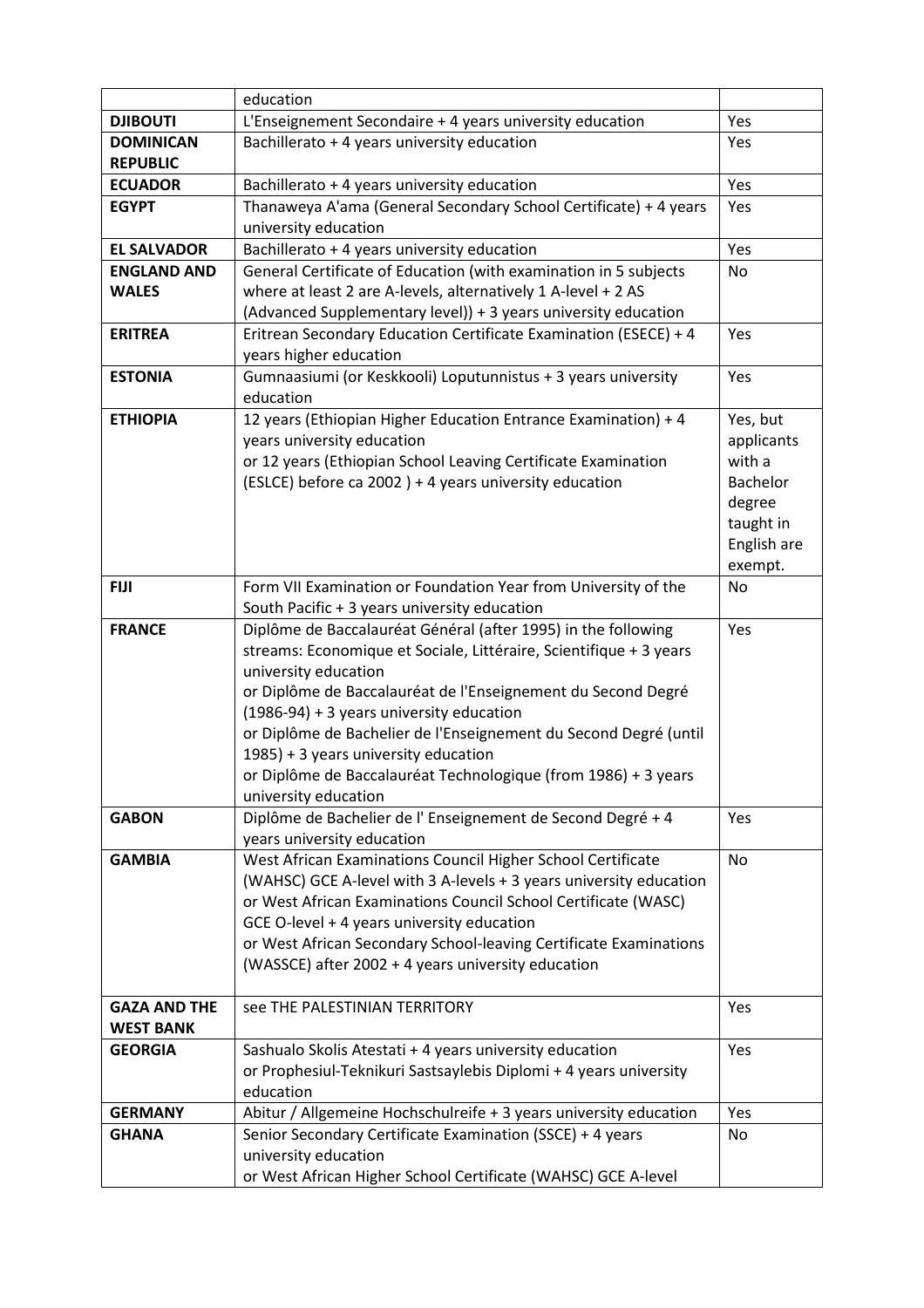|                   | with 3 A-levels + 3 years university education                                                          |           |
|-------------------|---------------------------------------------------------------------------------------------------------|-----------|
| <b>GREECE</b>     | Lykeio Apolytirion + 3 years university education                                                       | Yes       |
| <b>GRENADA</b>    | 3 GCE A-Levels or 6 CAPE Units or Associate Degree with a                                               | No        |
|                   | minimum GPA of $2.5 + 3$ years university education                                                     |           |
| <b>GUATEMALA</b>  | Bachillerato + 4 years university education                                                             | Yes       |
| <b>GUINEA</b>     | Baccalauréat Deuxieme Partie + 3 years university education                                             | Yes       |
| <b>GUYANA</b>     | 3 University of London GCE A-levels + 3 years university education                                      | No        |
| <b>HAITI</b>      | Baccalaureat II + 3 years university education                                                          | Yes       |
| <b>HONDURAS</b>   | Bachillerato + 4 years university education                                                             | Yes       |
| <b>HONG KONG</b>  | Hong Kong Advanced Level Examination with 3 GCE A-levels + 3                                            | No        |
|                   | years university education                                                                              |           |
| <b>HUNGARY</b>    | Gimnaziumi Erettsegi Bizonyitvany + 3 years university education                                        | Yes       |
|                   | or Szakkozepiskola Erettsegi Bizonyitvany + 3 years university                                          |           |
|                   | education                                                                                               |           |
|                   | or Szakkozepiskola Erettsegi-Kepesito Bizonyitvany + 3 years                                            |           |
|                   | university education                                                                                    |           |
|                   | or Technikuskepesito Bizonyitvany + 3 years university education                                        |           |
| <b>INDIA</b>      | All India Senior School Certificate (Standard 12) issued by CBSE + 4                                    | Yes       |
|                   | years university education                                                                              |           |
|                   | or Indian School Certificate (ISC Standard 12) issued by CISCE + 4                                      |           |
|                   | years university education                                                                              |           |
|                   | or Higher Secondary Certificate issued by State Secondary School                                        |           |
|                   | Boards + 4 years university education                                                                   |           |
|                   | or Pre-University Examination Certificate + 4                                                           |           |
|                   | year university education                                                                               |           |
|                   | or Intermediate Examination Certificate + 4 years university                                            |           |
|                   | education                                                                                               |           |
| <b>INDONESIA</b>  | Surat Tanda Tamat Belajar-Sekolah Menengah Umum Tingkat Atas                                            | Yes       |
|                   | (STTB-SMA) + 4 years university education                                                               |           |
| <b>IRAN</b>       | National High School Diploma/Secondary School Diploma + 4 years                                         | Yes       |
|                   | university education                                                                                    |           |
| <b>IRAQ</b>       | Sixth-Form Baccalauréat/Certificate of Preparatory Studies + 4                                          | Yes       |
|                   | years university education                                                                              |           |
| <b>IRELAND</b>    | Leaving Certificate, examination in at least 6 subjects where at                                        | No        |
|                   | least 2 are Higher Paper + 3 years university education                                                 |           |
| <b>ISRAEL</b>     | Bagrut + 3 years university education<br>Diploma dell'esame di Stato conclusivo dei corsi di istruzione | Yes       |
| <b>ITALY</b>      | secondaria superiore (since 1999) + 3 years university education                                        | Yes       |
|                   | or Diploma di maturità (until 1998, classica, scientifica, linguistica,                                 |           |
|                   | technica) + 3 years university education                                                                |           |
| <b>JAMAICA</b>    | General Certificate of Education with 3 GCE A-levels + 3 years                                          | <b>No</b> |
|                   | university education                                                                                    |           |
| <b>JAPAN</b>      | kotagakko sotsugyo sho(mei)sho + 4 years university education                                           | Yes       |
| <b>JORDAN</b>     | Tawjihi (General Secondary Education Certificate) + 4 years                                             | Yes       |
|                   | university education                                                                                    |           |
| <b>KAZAKHSTAN</b> | Svidetelstvo o Srednem Obrazovanii + 4 years university education                                       | Yes       |
|                   | or Orta Bilim Turaly Attestat + 4 years university education                                            |           |
| <b>KENYA</b>      | Kenya Certificate of Secondary Education (KCSE) + 4 years                                               | <b>No</b> |
|                   | university education                                                                                    |           |
|                   | or Kenya Advanced Certificate of Education (KACE) with 3 A-levels                                       |           |
|                   | $(1980-85) + 3$ years university education                                                              |           |
|                   | or East African Advanced Certificate of Education with 3 A-levels                                       |           |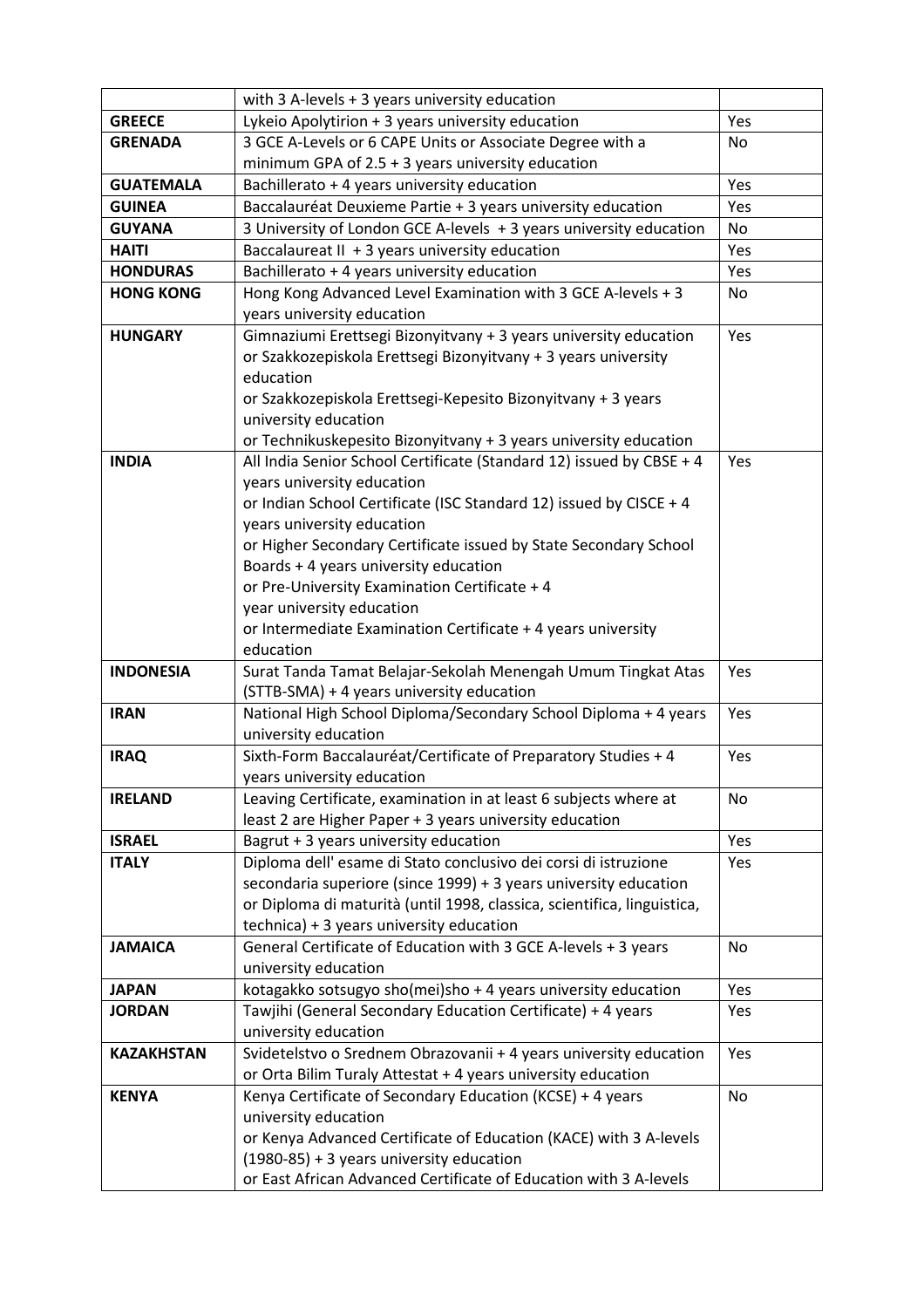|                      | (1974-1980) + 3 years university education                             |                 |
|----------------------|------------------------------------------------------------------------|-----------------|
|                      | or Cambridge Overseas Higher School Certificate (COHSC) with 3         |                 |
|                      | A-levels (until 1974) + 3 years university education                   |                 |
| <b>KUWAIT</b>        | Shahadat-al-thanawia-al-a'ama (General Secondary School                | Yes             |
|                      | Certificate) + 4 years university education                            |                 |
| <b>KYRGYZSTAN</b>    | Orto bilim zonundo attestat + 4 years university education             | Yes             |
| <b>LAOS</b>          | Baccalauréat + 5 years university education                            | Yes             |
| <b>LATVIA</b>        | Atestats par visparejo videjo izglitibu + 3 years university education | Yes             |
| <b>LEBANON</b>       | Baccalauréat + 4 years university education                            | Yes             |
|                      |                                                                        |                 |
|                      | or Baccalauréat II + 4 years university education                      |                 |
| <b>LIBERIA</b>       | Senior High School Certificate + 4 years university education          | Yes, but        |
|                      |                                                                        | applicants      |
|                      |                                                                        | with a          |
|                      |                                                                        | <b>Bachelor</b> |
|                      |                                                                        | degree          |
|                      |                                                                        | taught in       |
|                      |                                                                        | English are     |
|                      |                                                                        | exempt.         |
| <b>LIBYA</b>         | General Secondary Certificate + 4 years university education           | Yes             |
| <b>LIECHTENSTEIN</b> | Matura type B or Matura type E + 3 years university education          | Yes             |
| <b>LITHUANIA</b>     | Brandos Atestatas + 3 years university education                       | Yes             |
| <b>LUXEMBOURG</b>    | Certificat / Diplôme de Fin d'Etudes Secondaires + 3 years             | Yes             |
|                      | university education                                                   |                 |
|                      | or Diplôme de Fin d'Etudes Secondaires Techniques + 3 years            |                 |
|                      | university education                                                   |                 |
| <b>MACAO</b>         | Form Six + passed admissions test for University of Macau + 3 years    | Yes, but        |
|                      | university education                                                   | applicants      |
|                      | or Form Six or comparable and passed examination in 3 A-levels         | with A-level    |
|                      | (Hong Kong or GCE A-levels) + 3 years university education             | examination     |
|                      |                                                                        | in English      |
|                      |                                                                        | are exempt.     |
| <b>MACEDONIA</b>     | State exam that is normally compulsory for admission to higher         | Yes             |
|                      | education, introduced from 2007: Diploma za polozena drzavna           |                 |
|                      | matura or Matura Shtetërore. In addition (only the four year           |                 |
|                      | qualifications give access to higher education, the diploma name       |                 |
|                      | doesn't indicate whether the qualification is three or four years)     |                 |
|                      | Diploma (Svidetelstvo) za polozen zavrsen ispit za sredno strucno      |                 |
|                      | obrazovanie + 3 years university education                             |                 |
|                      | or Diploma za polozen zavrsen ispit za sredno umetecnicko              |                 |
|                      | obrazovanie + 3 years university education                             |                 |
|                      | or Diploma za polozen zavrsen ispit za gimnazijsko obrazovanie + 3     |                 |
|                      | years university education                                             |                 |
|                      | or Diplome per dhenien e promivit te fundit te gjimnazit + 3 years     |                 |
|                      | university education                                                   |                 |
|                      | or Svidetelstvo za polozen zavrsen ispit vo uciliste za sredno         |                 |
|                      | obrazovanie + 3 years university education                             |                 |
|                      | or Deftese per provimin e kryer te shkolles se mesme + 3 years         |                 |
|                      | university education                                                   |                 |
|                      | or Svidetelstvo za stepen na strucna podgotovka + 3 years              |                 |
|                      | university education                                                   |                 |
|                      | or Deftese per fazen e pergatitjes profesionale + 3 years university   |                 |
|                      | education                                                              |                 |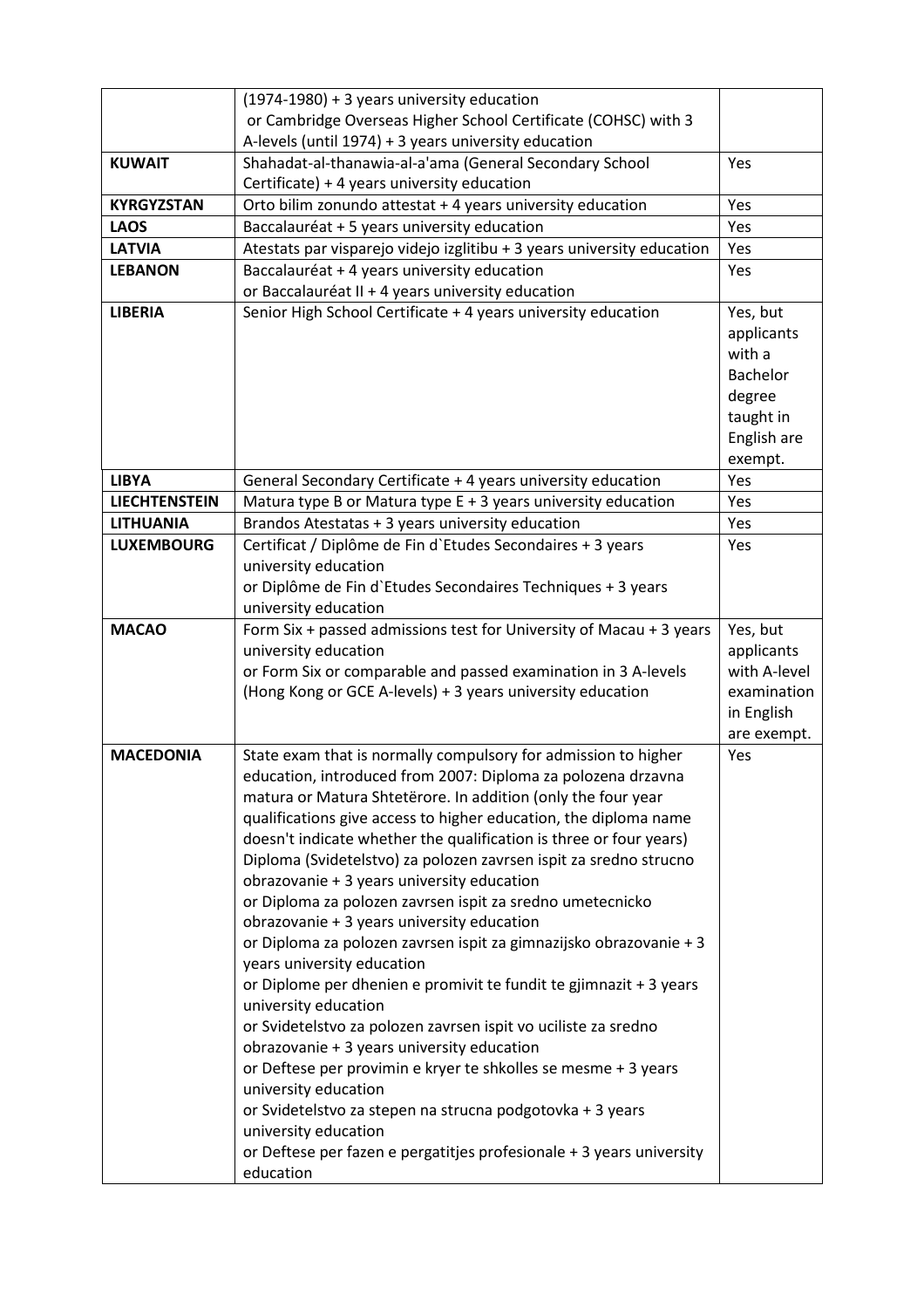| <b>MADAGASCAR</b> | Baccalaureat de l'Enseignement Secondaire + 4 years university                                                                  | Yes                      |
|-------------------|---------------------------------------------------------------------------------------------------------------------------------|--------------------------|
|                   | education                                                                                                                       |                          |
| <b>MALAWI</b>     | Malawi School Certificate of Education (MSCE) + 4 years university                                                              | No                       |
|                   | education                                                                                                                       |                          |
|                   | or Cambridge Overseas School Certificate (COSC) + 4 years                                                                       |                          |
|                   | university education                                                                                                            |                          |
|                   | or Cambridge Overseas Higher School Certificate (COHSC) with 3 A-                                                               |                          |
|                   | levels + 3 years university education                                                                                           |                          |
| <b>MALAYSIA</b>   | Sijil Tinggi Persekolahan Malaysia (STPM) in 4 subjects + general                                                               | Yes, but                 |
|                   | paper (grades $A-E$ ) + 3 years university education                                                                            | applicants               |
|                   | or Cambridge Overseas Higher School Certificate with 3 A-levels or                                                              | with an A-               |
|                   | Sijil Pelajaran Malaysia (SPM) + pre-university course + 3 years                                                                | level exam               |
|                   | university education                                                                                                            | in English               |
|                   |                                                                                                                                 | (subject)<br>are exempt. |
| <b>MALI</b>       | Baccalauréat Malien - 2ème Partie Option Malienne + 4 years                                                                     | Yes                      |
|                   | university education                                                                                                            |                          |
| <b>MALTA</b>      | Matriculation Certificate/Ordinary Level + 3 Advanced Level                                                                     | <b>No</b>                |
|                   | examinations/Secondary Examination Certificate + Advanced                                                                       |                          |
|                   | Matriculation Examination (in 2 subjects) + 3 years university                                                                  |                          |
|                   | education                                                                                                                       |                          |
| <b>MAURITANIA</b> | Baccalauréat de l'Enseignement du Second Degré + 4 years                                                                        | Yes                      |
|                   | university education                                                                                                            |                          |
| <b>MAURITIUS</b>  | General Certificate of Education Advanced Level with 3 A-levels + 3                                                             | No                       |
|                   | years university education                                                                                                      |                          |
|                   | or Cambridge Higher School Certificate with 3 A-levels + 3 years                                                                |                          |
|                   | university education                                                                                                            |                          |
| <b>MEXICO</b>     | Certificado de Bachillerato + 4 years university education                                                                      | Yes                      |
| <b>MOLDOVA</b>    | Atestat de Maturitate + 4 years university education                                                                            | Yes                      |
|                   | or Diploma de absolvire a invatamintului mediu general + 4 years                                                                |                          |
|                   | university education                                                                                                            |                          |
| <b>MONGOLIA</b>   | or Bacalaureat + 4 years university education                                                                                   |                          |
| <b>MONTENEGRO</b> | Dund bolovsrolyn ünemlech + 5 years university education                                                                        | Yes<br>Yes               |
| <b>MOROCCO</b>    | Potvrda stepena strucne spreme + 3 years university education<br>Baccalauréat de l'Enseignement Secondaire + 4 years university | Yes                      |
|                   | education                                                                                                                       |                          |
| <b>MOZAMBIQUE</b> | Certificado de Habilitações Literárias (Secondary School Leaving                                                                | Yes                      |
|                   | Certificate) + 5 years university education.                                                                                    |                          |
| <b>NAMIBIA</b>    | General Certificate of Secondary Education (IGCSE) + 4 years                                                                    | Yes, but                 |
|                   | university education                                                                                                            | applicants               |
|                   | or Senior Certificate + 4 years university education                                                                            | withan A-                |
|                   | or Cambridge Overseas School Certificate (COSC) + 4 years                                                                       | level exam               |
|                   | university education                                                                                                            | in English               |
|                   | or Higher General Certificate of Secondary Education (HIGCSE) with                                                              | (subject) or             |
|                   | pass in 5 subjects with at least grade 3 in all subjects + 3 years                                                              | with a                   |
|                   | university education                                                                                                            | <b>Bachelor</b>          |
|                   | or Cambridge Overseas Higher School Certificate (COHSC) GCE A-                                                                  | degree                   |
|                   | level with 3 A-levels + 3 years university education                                                                            | taught in                |
|                   |                                                                                                                                 | English are              |
|                   |                                                                                                                                 | exempt.                  |
| <b>NEPAL</b>      | Until 2002: School Leaving Certificate (10 years) + Proficiency                                                                 | Yes                      |
|                   | Certificate (2 years) + 4 years university education                                                                            |                          |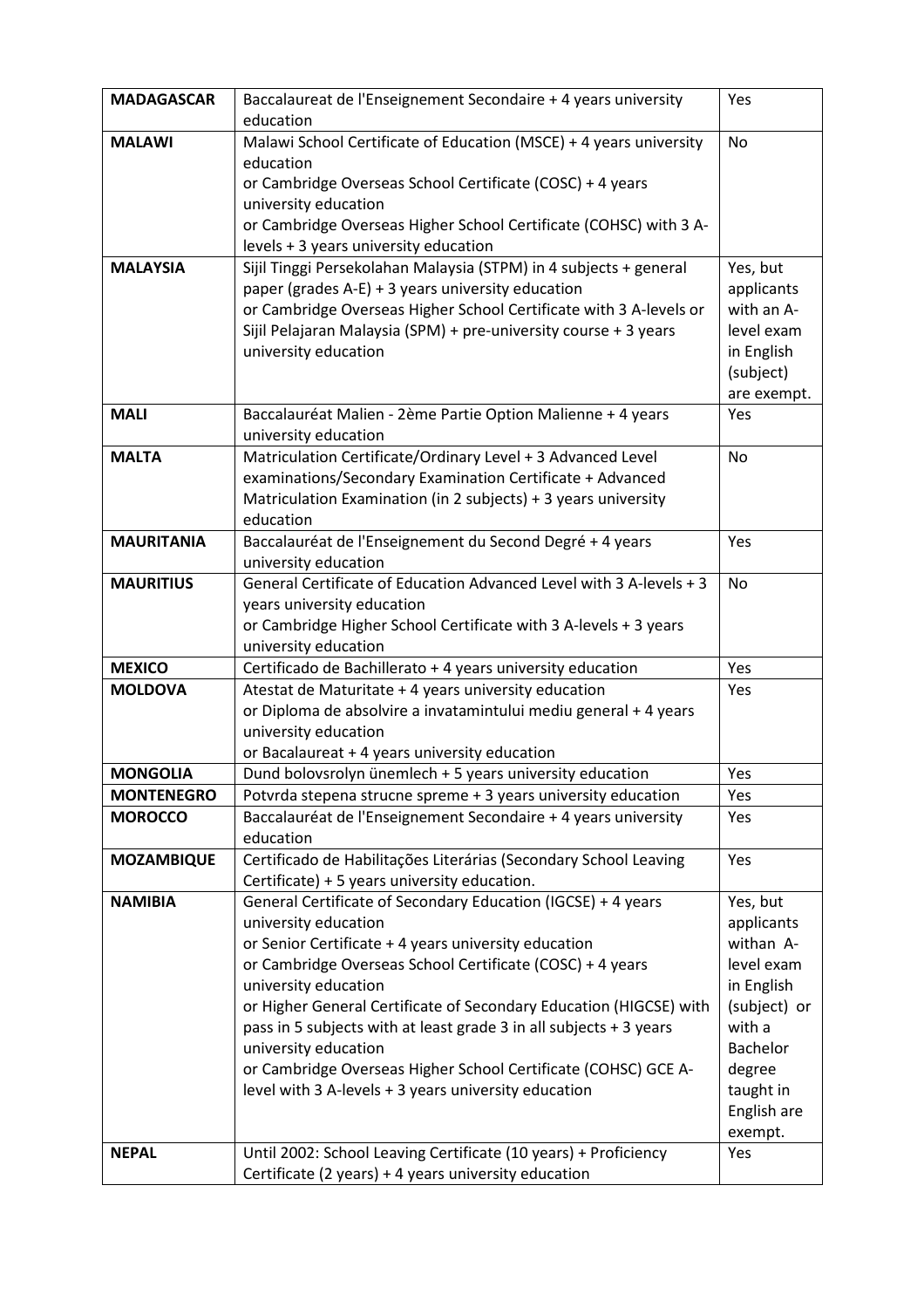|                    | or from ca. 2002: School Leaving Certificate (10 years) + Higher          |             |
|--------------------|---------------------------------------------------------------------------|-------------|
|                    | Secondary Certificate (2 years) + 4 years university education            |             |
|                    | or from ca. 2002: School Leaving Certificate (10 years) + Technical       |             |
|                    | School Leaving Certificate/Proficiency Certificate in Engineering,        |             |
|                    | Pharmacy or Nursing (3 years) + 4 years university education              |             |
| <b>NETHERLANDS</b> | Voorbereidend Wetenschappelijk Onderwijs (VWO) + 3 years                  | Yes         |
|                    | university education                                                      |             |
|                    | or Hoger Algemeen Voortgezet Onderwijs (HAVO) + 1 year Hoger              |             |
|                    | Beroeps Onderwijs (HBO) + 3 years university education                    |             |
| <b>NEW ZEALAND</b> | From 2004: National Certificate of Educational Achievement + 3            | <b>No</b>   |
|                    | years university education                                                |             |
|                    | Before 2004: New Zealand Entrance, Bursaries and Scholarships             |             |
|                    | with A,B or C in 3 subjects (applicant must also have achieved New        |             |
|                    | Zealand Higher School Certificate) + 3 years university education         |             |
|                    | or New Zealand Bursary with A or B in New Zealand University              |             |
|                    | Entrance, Bursaries and Scholarships qualification + 3 years              |             |
|                    | university education                                                      |             |
| <b>NICARAGUA</b>   | Bachillerato (Bachiller de) + 4 years university education                | Yes         |
| <b>NIGER</b>       | Diplôme de Bachelier de l'Enseignement du Second Degré + 3 years          | Yes         |
|                    | university education                                                      |             |
| <b>NIGERIA</b>     | Senior School Certificate + 4 years university education                  | <b>No</b>   |
|                    | or West African Examinations Council School Certificate GCE O-            |             |
|                    | level + 4 years university education                                      |             |
|                    | or West African Examinations Council Higher School Certificate GCE        |             |
|                    | A-level with 3 A-levels + 3 years university education                    |             |
| <b>NORTH KOREA</b> | Secondary School Leaving Certificate + 5 years university education       | Yes         |
| <b>OMAN</b>        | Thanawiya amma (Secondary School Leaving Certificate) + 4 years           | Yes         |
|                    | university education                                                      |             |
| <b>PAKISTAN</b>    | Higher Secondary Certificate (HSC) + 4 years university education         | Yes         |
|                    | or Intermediate Examination Certificate + 4 years university              |             |
|                    | education                                                                 |             |
| <b>PANAMA</b>      | Bachillerato (Bachiller de) + 4 years university education                | Yes         |
| <b>PAPUA NEW</b>   | Higher School Certificate + 3 years university education                  | No          |
| <b>GUINEA</b>      |                                                                           |             |
| <b>PARAGUAY</b>    | Bachillerato (Bachiller en) + 4 years university education                | Yes         |
| <b>PERU</b>        | Certificado Oficial de Educación Secundaria Común Completa + 4            | Yes         |
|                    | years university education                                                |             |
| <b>PHILIPPINES</b> | High School Diploma + 5 years university education in academic            | Yes, but    |
|                    | subjects                                                                  | applicants  |
|                    |                                                                           | with a      |
|                    |                                                                           | Bachelor    |
|                    |                                                                           | degree      |
|                    |                                                                           | taught in   |
|                    |                                                                           | English are |
|                    |                                                                           | exempt.     |
| <b>POLAND</b>      | Swiadectwo Dojrzalosci Liceum Ogolnoksztalcacego + 3 years                | Yes         |
|                    |                                                                           |             |
|                    | university education                                                      |             |
|                    | or Swiadectwo Dojrzalosci Liceum Zawodowego + 3 years                     |             |
|                    | university education                                                      |             |
|                    | or Swiadectwo Dojrzalosci Technikum + 3 years university                  |             |
|                    | education<br>or Swiadectwo Dojrzalosci Srednie Studium Zawodowe + 3 years |             |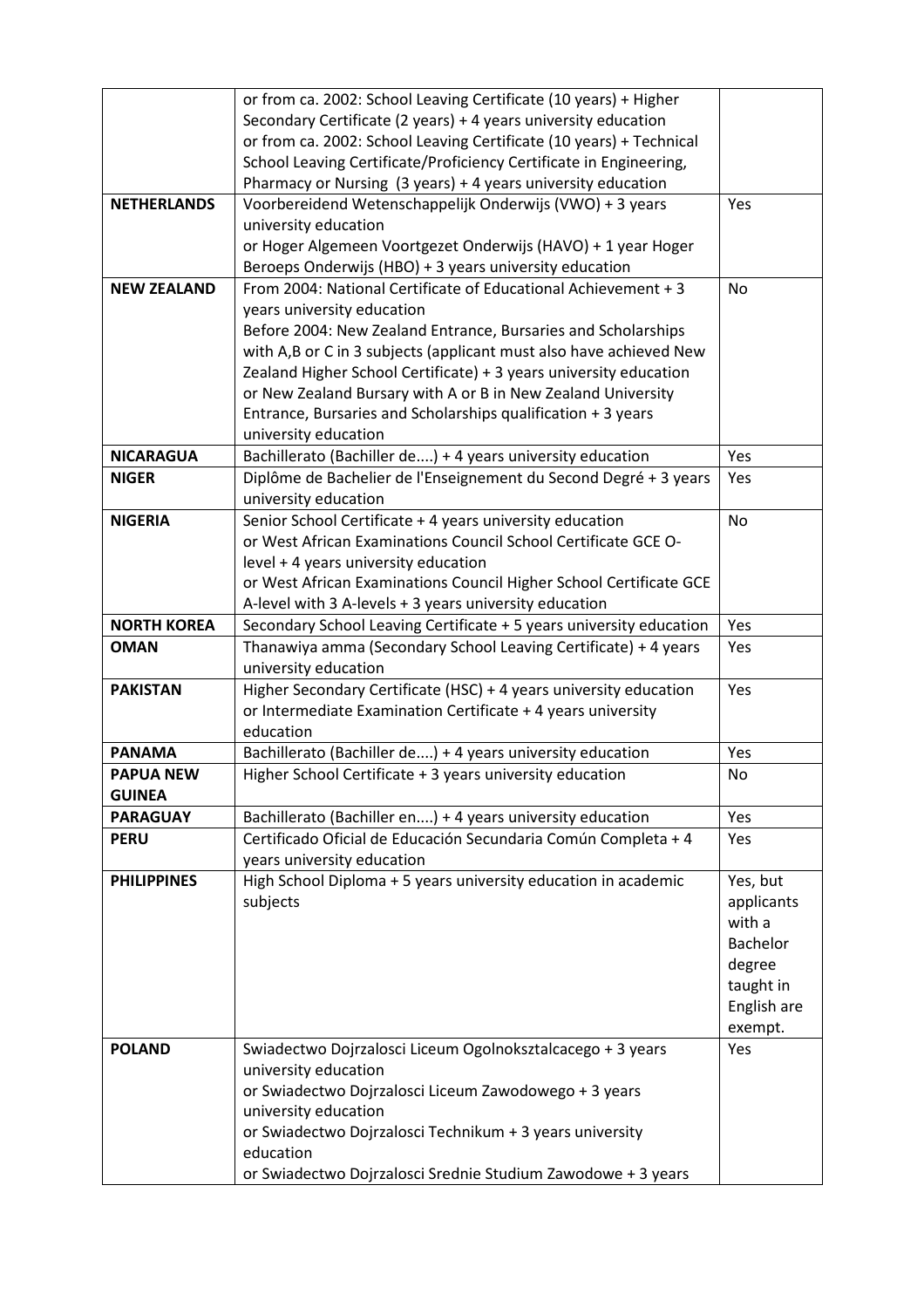|                     | university education                                                                                |           |
|---------------------|-----------------------------------------------------------------------------------------------------|-----------|
| <b>PORTUGAL</b>     | Until 1986: Certidão do Décimo Segundo Ano de Escolaridade + 3                                      | Yes       |
|                     | years university education.                                                                         |           |
|                     | From 1986: Diploma de 12 Ano de Escolaridade + 3 years university                                   |           |
|                     | education                                                                                           |           |
|                     | or Certificado de Fim de Estudos Secundários + 3 years university                                   |           |
|                     | education                                                                                           |           |
|                     | or Diploma de Ensino Secundário + 3 years university education                                      |           |
| <b>PUERTO RICO</b>  | High School Diploma + 4 years university education                                                  | Yes       |
| <b>QATAR</b>        | Thanawaya Aam Qatari (Qatari General Secondary Education                                            | Yes       |
|                     | Certificate) + 4 years university education                                                         |           |
| <b>ROMANIA</b>      | Diploma de Bacalaureat / Maturitate + 3 years university education                                  | Yes       |
| <b>RUSSIA</b>       | Attestat o srednem polnom obshchem obrazovanii (valid with:                                         | Yes       |
|                     | Prilozhenie k attestatu o srednem obrazovanii, tabel itogovyh                                       |           |
|                     | otsenok) + 4 years university education                                                             |           |
|                     | or Attestation on complete general secondary education (portrait                                    |           |
|                     | format) + 4 years university education                                                              |           |
|                     | or Diplom o srednem profesionalnom obrazovanii (landscape<br>format) + 4 years university education |           |
| <b>RWANDA</b>       | Certificat de Humanites Générales + 4 years university education                                    | Yes       |
| <b>SAMOA</b>        | Pacific Senior Secondary Certificate + 3 years university education                                 | No        |
| <b>SAUDI ARABIA</b> | Shahadat Al-Marhalat Al-Thanawiyyat (General Secondary                                              | Yes       |
|                     | Education Certificate) + 4 years university education                                               |           |
| <b>SCOTLAND</b>     | Certificate of Secondary Education (CSE) - The National Course at                                   | No        |
|                     | Higher Level of the SQC (Scottish Qualifications Certificate) with 5                                |           |
|                     | highers passed + 3 years university education                                                       |           |
|                     | or Certificate of Secondary Education (CSE) - The National Course                                   |           |
|                     | at Advanced Higher Level with 5 highers passed + 3 years university                                 |           |
|                     | education                                                                                           |           |
| <b>SENEGAL</b>      | Diplôme de Baccalauréat / Bachelier de l'Enseignement Secondaire                                    | Yes       |
|                     | + 3 years university education                                                                      |           |
|                     | or Diplôme de Bachelier de l'Enseignement de Second Degré + 3                                       |           |
|                     | years university education                                                                          |           |
| <b>SERBIA (FROM</b> | Diploma o polozenom zavrsnom ispitu+ 3 years university                                             | Yes       |
| 2006) (SERBIA,      | education                                                                                           |           |
| Kosovo,             | or Diploma a stepenu strucne spreme + 3 years university                                            |           |
| Vojvodina)          | education                                                                                           |           |
|                     | or Diploma/Diplome mbi shkallen e pergatitjes profesionale + 3<br>years university education        |           |
|                     | or Diploma o stepenu stucne spreme + 3 years university education                                   |           |
|                     | or Diploma o stecanom pozivnousmerenom obrazivanju i                                                |           |
|                     | vaspitanju srednjeg stupnja + 3 years university education                                          |           |
| <b>SIERRA LEONE</b> | Senior School Certificate Examination + 4 years university                                          | <b>No</b> |
|                     | education                                                                                           |           |
|                     | or West African School Certificate (WASC) + 4 years university                                      |           |
|                     | education                                                                                           |           |
|                     | or Cambridge Overseas School Certificate (COSC) + 4 years                                           |           |
|                     | university education                                                                                |           |
|                     | or West African Higher School Certificate (WAHSC) GCE A-level                                       |           |
|                     | with 3 A-levels + 3 years university education                                                      |           |
|                     | or Cambridge Overseas Higher School Certificate (COHSC) GCE A-                                      |           |
|                     | level with 3 A-levels + 3 years university education                                                |           |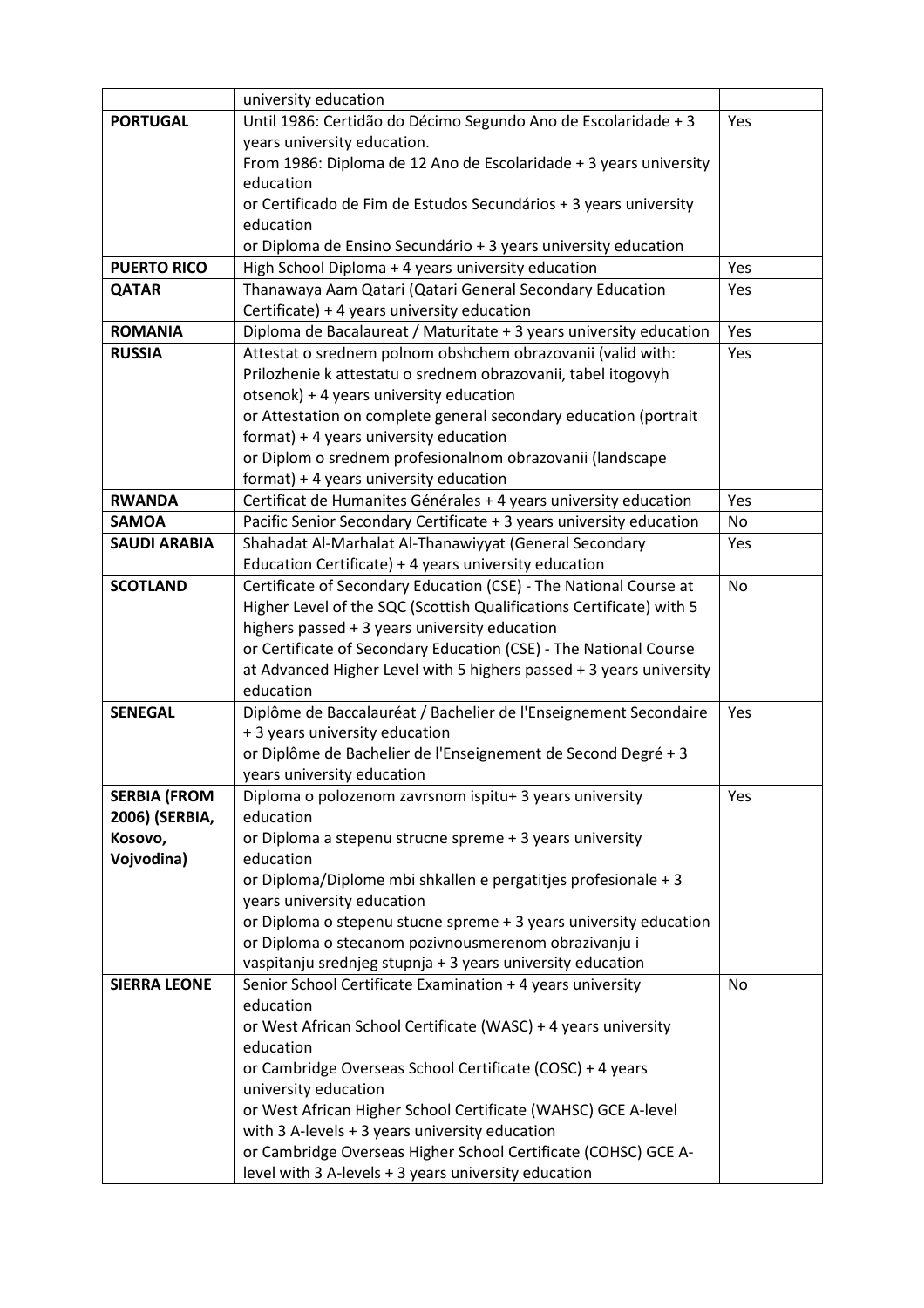| <b>SINGAPORE</b>     | Singapore/Cambridge GCE A-level examination with 3 GCE A-levels                                       | No        |
|----------------------|-------------------------------------------------------------------------------------------------------|-----------|
|                      | + 3 years university education                                                                        |           |
| <b>SLOVAKIA</b>      | Vysvedcenie o Maturitnej skuske (Maturita) + 3 years university<br>education                          | Yes       |
| <b>SLOVENIA</b>      | Diplomo or Spricevalo o zakljucnem izpitu or Maturitento<br>Spricevalo + 3 years university education | Yes       |
| <b>SOLOMON</b>       | Pacific Senior Secondary Certificate or Foundation Year + 3 years                                     | Yes       |
| <b>ISLANDS</b>       | university education                                                                                  |           |
| <b>SOMALIA</b>       | Secondary School Leaving Certificate + 4 years university education                                   | Yes       |
| <b>SOUTH AFRICA</b>  | Senior Certificate with matriculation endorsement + 3 years                                           | No        |
|                      | university education                                                                                  |           |
| <b>SOUTH KOREA</b>   | High School Diploma + 4 years university education                                                    | Yes       |
| <b>SOUTH</b>         | Tu Tai Pho Thong + 4 years university education                                                       | Yes       |
| <b>VIETNAM (1955</b> |                                                                                                       |           |
| TO ca 1980)          |                                                                                                       |           |
| <b>SPAIN</b>         | Bachillerato Unificado y Polivalente (BUP) + Curso de Orientación                                     | Yes       |
|                      | Universitaria (COU) + 3 years university education                                                    |           |
|                      | or Título de Bachiller + Selectividad + 3 years university education                                  |           |
| <b>SRI LANKA</b>     | Up to and including 1999: General Certificate of Education                                            | Yes       |
|                      | Advanced level (GCE A-level) 4 subjects at A-level with grade C or                                    |           |
|                      | better and 6 O-level exams + 3 years university education.                                            |           |
|                      | From 1999: GCE Advanced level 3 subjects at A-level with grade C                                      |           |
|                      | or better and 6 GCE O-level exams + 3 years university education                                      |           |
| <b>SUDAN</b>         | Sudan School Certificate / Secondary School Certificate + 4 years                                     | Yes       |
|                      | university education                                                                                  |           |
|                      | or Higher Secondary School Certificate + 4 years university                                           |           |
|                      | education                                                                                             |           |
| <b>SURINAME</b>      | Voorbereidend Wetenschappelijk Onderwijs (VWO) + 3 years                                              | Yes       |
|                      | university education                                                                                  |           |
| <b>SWAZILAND</b>     | Cambridge Overseas School Certificate (COSC) + 4 years university                                     | <b>No</b> |
|                      | education                                                                                             |           |
|                      | or Cambridge Overseas Higher School Certificate (COHSC) with 3 A-                                     |           |
|                      | levels + 3 years university education                                                                 |           |
| <b>SWITZERLAND</b>   | Maturitätzeugnis; Certificat de Maturité; Baccalauréat; Attestato Di                                  | Yes       |
|                      | Maturità + 3 years university education                                                               |           |
| <b>SYRIA</b>         | Al Shahada Al Thanawiya/Baccalauréat (General Secondary School                                        | Yes       |
|                      | Certificate) + 4 years university education                                                           |           |
| <b>TAIWAN</b>        | Senior High School Leaving Certificate + 4 years university<br>education                              | Yes       |
| <b>TAJIKISTAN</b>    | Attestat Shahodatnoma dar borai tamom kardani maktabi miyona                                          | Yes       |
|                      | + 4 years university education                                                                        |           |
|                      | or Attestat dar borai ma lumoti mijona + 4 years university                                           |           |
|                      | education                                                                                             |           |
| <b>TANZANIA</b>      | Advanced Certificate of Secondary Education (ACSE) with 3                                             | <b>No</b> |
|                      | Principal Levels + 3 years university education                                                       |           |
| <b>THAILAND</b>      | Maw $6 + 4$ years university education                                                                | Yes       |
| <b>THE</b>           | Shahadat Al thanaweya Al-'Aama ("Tawjiihi") (General Secondary                                        | Yes       |
| <b>PALESTINIAN</b>   | Education Certificate) + 4 years university education                                                 |           |
| <b>TERRITORY</b>     |                                                                                                       |           |
| <b>TOGO</b>          | Diplôme de Bachelier de l'Enseignement du Troisième Degré + 3                                         | Yes       |
|                      | years university education                                                                            |           |
| <b>TONGA</b>         | Tonga National Form VII Certificate + 3 years university education                                    | No        |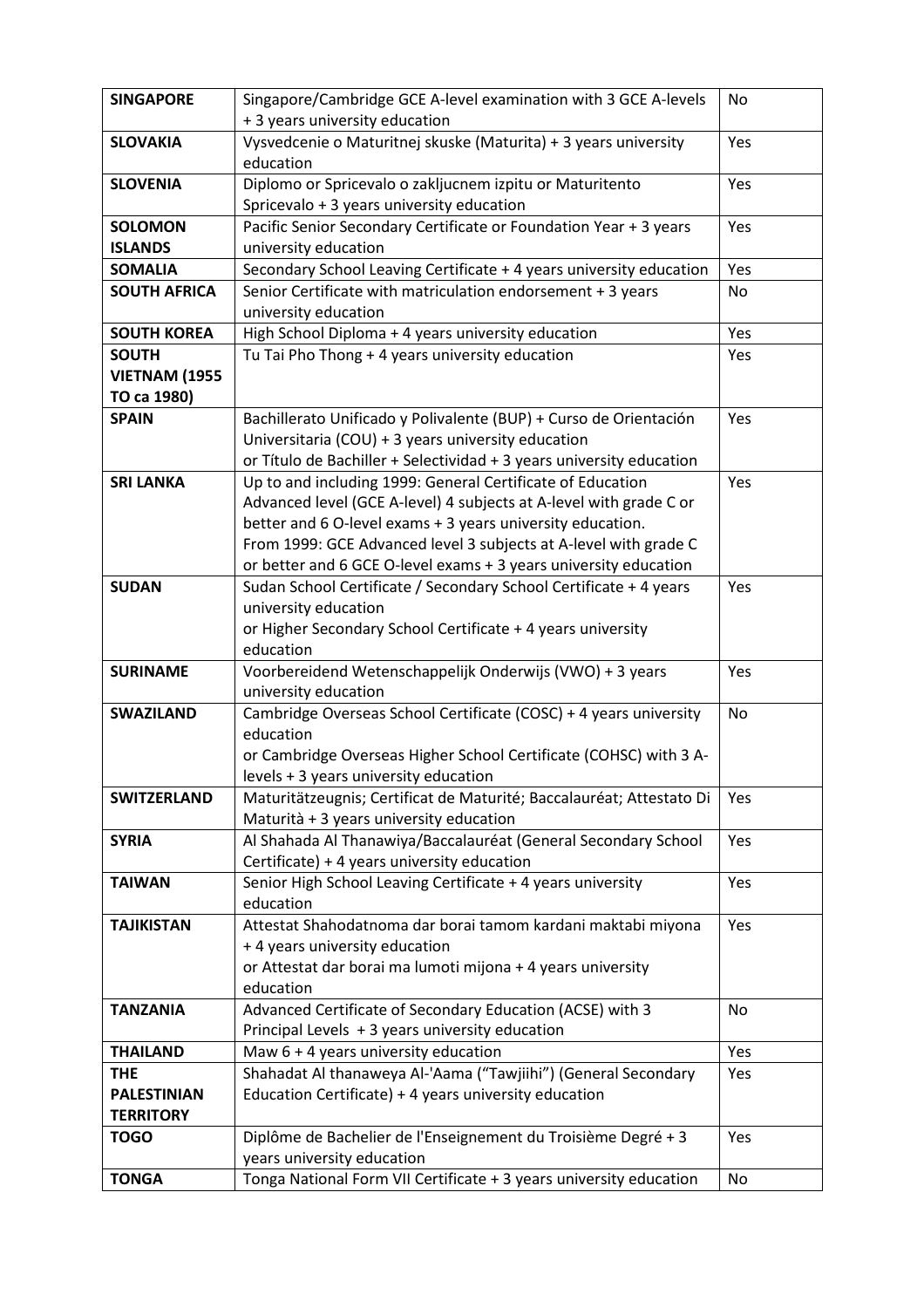|                     | or University Foundation Year + 3 years university education                                                                   |     |
|---------------------|--------------------------------------------------------------------------------------------------------------------------------|-----|
| <b>TRINIDAD AND</b> | General Certificate of Education, 3 A-levels + 3 years university                                                              | No  |
| <b>TOBAGO</b>       | education                                                                                                                      |     |
| <b>TUNISIA</b>      | Baccalauréat de l'Enseignement Secondaire + 3 years university                                                                 | Yes |
|                     | education                                                                                                                      |     |
| <b>TURKEY</b>       | Lise Diplomasi + 4 years university education (Preparatory Year not                                                            | Yes |
|                     | included)                                                                                                                      |     |
| <b>TURKMENISTAN</b> | Attestat/ Certificate of Secondary Education + 5 years university                                                              | Yes |
|                     | education                                                                                                                      |     |
| <b>UGANDA</b>       | Uganda Advanced Certificate of Education (UACE) with 3 A-levels +                                                              | No  |
|                     | 3 years university education                                                                                                   |     |
|                     | or East African Advanced Certificate (EAACE) with 3 A-levels (1969-                                                            |     |
|                     | 1980) + 3 years university education                                                                                           |     |
|                     | or Cambridge Overseas Higher School Certificate (COHSC) with 3 A-                                                              |     |
|                     | levels (until 1970) + 3 years university education                                                                             |     |
|                     | or East African Certificate of Education (EACE) + 4 years university                                                           |     |
|                     | education (1968-1980)                                                                                                          |     |
|                     | or Cambridge Overseas School Certificate (COSC) + 4 years                                                                      |     |
|                     | university education (until 1970)                                                                                              |     |
| <b>UKRAINE</b>      | Atestat pro Povnu Zagalnu Sredniu Osvitu + 4 years university                                                                  | Yes |
|                     | education                                                                                                                      |     |
|                     | or Diplom molodchego spesialiste + 4 years university education                                                                |     |
| <b>UNITED ARAB</b>  | Shahadat Al-Thanawiya Al-Amma (Secondary School Leaving                                                                        | Yes |
| <b>EMIRATES</b>     | Certificate) + 4 years university education                                                                                    |     |
| <b>URUGUAY</b>      | Bachillerato Oficial / Bachillerato Tecnico + 4 years university                                                               | Yes |
|                     | education                                                                                                                      |     |
| <b>USA</b>          | High School Graduation Diploma + 4 years university / college                                                                  | No  |
|                     | studies in academic subjects.                                                                                                  |     |
| <b>UZBEKISTAN</b>   | Attestat + 4 years university education                                                                                        | Yes |
| <b>VENEZUELA</b>    | Bachillerato (Bachiller en) + 4 years university education                                                                     | Yes |
| <b>VIETNAM</b>      | Bang Tu Tai Pho Thong Trung Hoc/Bang Thot Nghiep Pho Thong                                                                     | Yes |
| <b>(FROM ABOUT</b>  | Trung Hoc / Chung Nhan Thot Nghiep Pho Thong Trung Hoc + 4                                                                     |     |
| 1980)               | years university education                                                                                                     |     |
| <b>YEMEN</b>        | Al Thanawiya (General Secondary Education Certificate) + 4 years                                                               | Yes |
|                     | university education                                                                                                           |     |
| YUGOSLAVIA          | Diploma o polozenom zavrsnom ispitu + 3 years university                                                                       | Yes |
| $(1992 - 2003)$     | education                                                                                                                      |     |
|                     | or Diploma a stepenu strucne spreme + 3 years university                                                                       |     |
|                     | education                                                                                                                      |     |
|                     | or Diploma/Diplome mbi shkallen e pergatitjes profesionale + 3                                                                 |     |
|                     | years university education<br>or Diploma o stepenu stucne spreme + 3 years university education                                |     |
|                     | or Diploma o stecanom pozivnousmerenom obrazivanju i                                                                           |     |
|                     |                                                                                                                                |     |
|                     | vaspitanju srednjeg stupnja + 3 years university education<br>or Potvrda stepena strucne spreme + 3 years university education |     |
| <b>ZAMBIA</b>       | Zambia School Certificate + 4 years university education                                                                       | No  |
|                     | or Cambridge Overseas School Certificate (COSC) + 4 years                                                                      |     |
|                     | university education (until 1980)                                                                                              |     |
| <b>ZANZIBAR</b>     | 14 years (National Form VI Examination / Advanced Certificate of                                                               | Yes |
|                     | Secondary Education (ACSE)) with 3 Principal Levels + 3 years                                                                  |     |
|                     | university education                                                                                                           |     |
| <b>ZIMBABWE</b>     | Cambridge Higher School Certificate (CHSC) GCE A-level with 3 A-                                                               | No  |
|                     |                                                                                                                                |     |